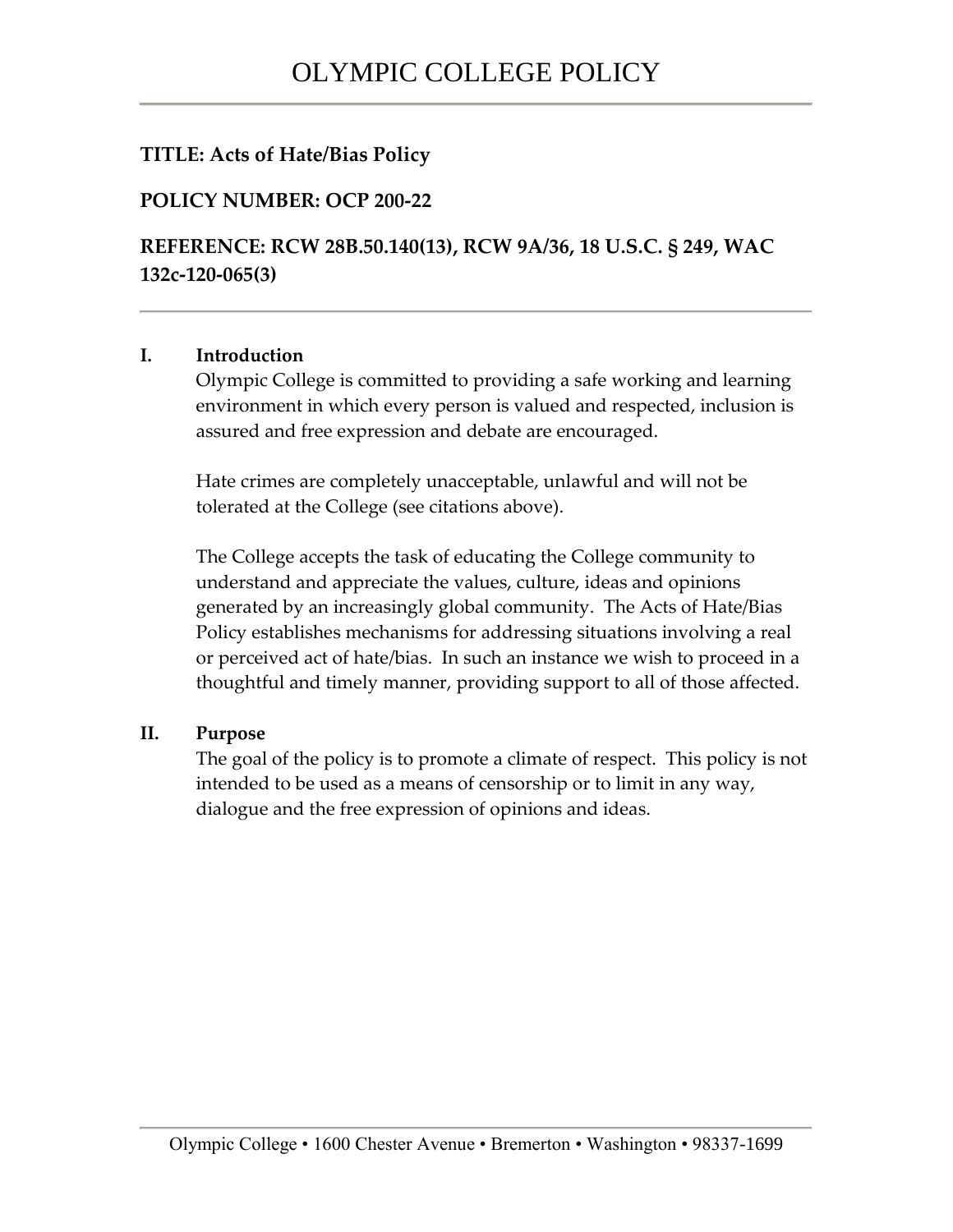## **III. Definitions**

## **A. Acts of Hate/Bias**

For the purpose of this policy, an act of hate/bias is conduct that adversely and unfairly harms an individual or group on the basis of one or more of these actual or perceived characteristics:

- **1.** Gender
- **2.** Gender identity
- **3.** Race
- **4.** Color
- **5.** Mental, Physical or Sensory Disability
- **6.** Religion
- **7.** Sexual Orientation
- **8.** National Origin

# **B. Hate Crimes**

Some acts of hate/bias may rise to the level of a hate crime. A hate crime is any conduct that would be a crime under Washington or federal laws and which is committed whole or in part because of one or more of the above characteristics (or perceived characteristics) of the victim or victims. Hate crimes can include but are not limited to the following: physical assault, vandalism, threats of harm, criminal harassment, including threatening or repeated telephone calls or electronic communications.

# **IV. Guiding Principles for Responding to Reported Acts of Hate/Bias** It is a violation of both Washington law and Olympic College's Acts of Hate/Bias Policy to commit a hate crime.

Acts of hate/bias that do not rise to the level of a hate crime may involve constitutionally protected speech. Engaging in constitutionally protected expressive activities will not subject a student or employee to disciplinary action.

The College may respond to acts of hate/bias through education. Acts of hate/bias (or perceived acts of hate/bias) will be addressed by the College on a case-by-case basis.